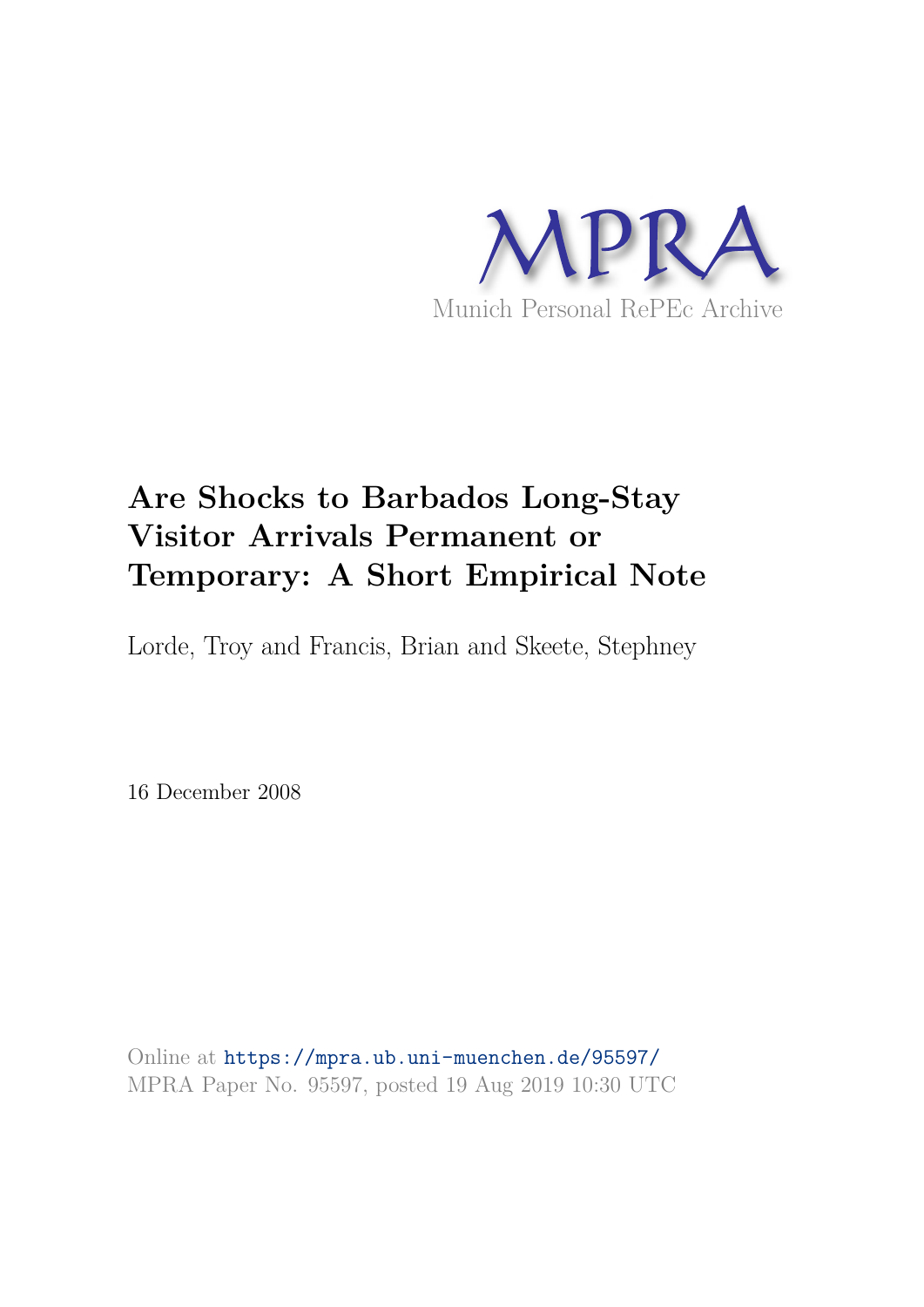# **Are Shocks to Barbados Long-Stay Visitor Arrivals Permanent or Temporary: A Short Empirical Note**

Troy Lorde<sup>a, \*</sup>, Brian Francis<sup>a</sup> and Stephney Skeete<sup>b</sup> <sup>a</sup>Department of Economics, University of the West Indies, Cave Hill Campus <sup>b</sup>Ministry of Tourism, Barbados

## **Abstract**

 $\overline{a}$ 

The tourism industry is Barbados' main source of foreign exchange and provides the basis for steady economic growth in the economy. Consequently, the permanence or transience of shocks can have a direct impact on the welfare of all Barbadian residents. Against this background, our study applied univariate and panel unit root tests to determine whether shocks to visitor arrivals to Barbados are permanent or temporary. Our empirical findings imply that exogenous shocks will have permanent effects on visitor arrivals to Barbados. Our recommendation is for tourism authorities to handle negative external shocks according to each particular market differently, since tourists, even with countries, are not a homogenous group.

*Keywords*: shocks; Barbados; visitor arrivals; unit roots; panel; seasonality

<sup>\*</sup> **Corresponding author**: Troy Lorde, Department of Economics, Cave Hill Campus, University of the West Indies, P.O. Box 64, Bridgetown, Barbados. Tel.: 417-4279; Fax: 438-9104; Email: troy.lorde@cavehill.uwi.edu.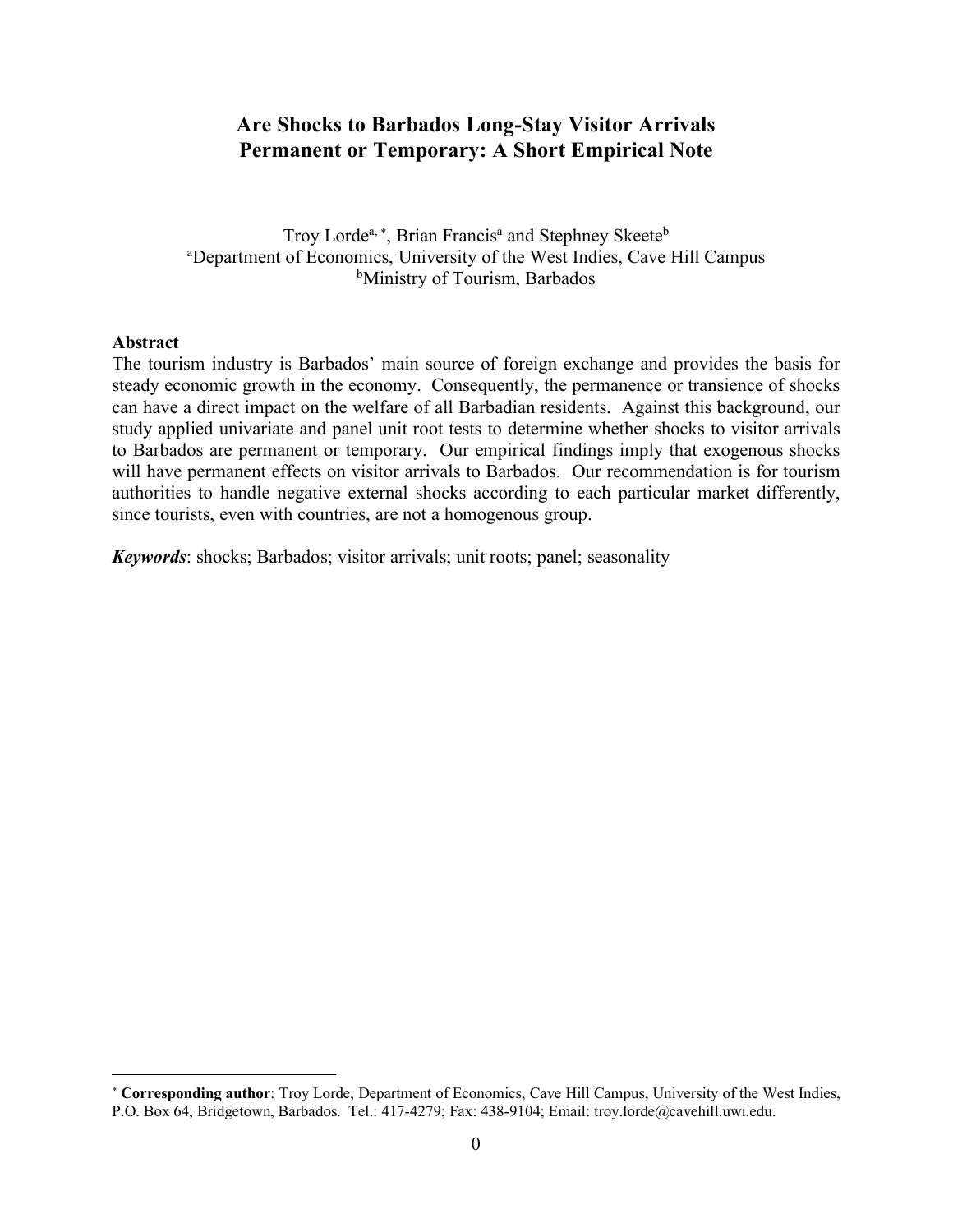## **1. Introduction**

Undoubtedly, tourism is one of the fastest growing industries in the world, with individuals from various countries expending billions of dollars in travel each year. Caribbean countries benefit from the fast pace of expansion of world tourism. For example, in 2001, the Caribbean accounted for 4.2% of world tourism receipts worth US\$19.4 billion, out of a grand total of  $US$462.2 billion.<sup>1</sup>$ 

Barbados has consistently ranked among the top seven tourist destinations in the Caribbean. A total of 1.27 million visitors (43 percent were long-stay arrivals) were recorded for the year 2004, with estimated tourism receipts totalling US\$0.76 billion, or 3.5 percent of the total US\$21.6 billion for the Caribbean. This was the second successive year of expansion in receipts, following two successive years of decline in 2001 and 2002.

The tourism industry is Barbados' main source of foreign exchange and provides the basis for steady economic growth in the economy. In 2005, tourism contributed 9.3 percent to overall gross domestic product (GDP), and an average of 9.7 percent from 1996-2005. The industry also employed 9.7 percent of the labour force in 2005 and an average of 10.6 percent over 1996-2005. Average earnings from tourism as a proportion of gross export earnings were 51 percent over the period 1980-2000. To this end, the Government of Barbados has invested significantly in the tourism industry through marketing, investment in tourism infrastructure and policy initiatives which have allowed investors to reduce the costs of inputs into the industry (see Table 1).

The tourism industry worldwide is very vulnerable to shocks such as global recession, natural disasters, acts of terrorism, and health-related outbreaks such as SARS and bird flu. To date, the industry continues to be challenged by major international events such as terrorism, which has had an effect on the industry worldwide.

Previous studies have sought to determine the impact of exogenous shocks on the tourism sector. Enders et al. (1992) investigate the impact of terrorist incidents on the revenue streams from tourism for Austria, Greece, Italy, and continental Europe. Their findings show that such incidents deterred tourism in these countries and that there was a negative externality: a terrorist incident in one country deterred tourism in neighbouring countries. Additionally, Enders et al. estimate that Austria, Greece and Italy lost 2.58 billion special drawing rights (SDRs), 427 million SDRs and 615 million SDRs respectively, while continental Europe lost over 21.6 billion SDRs in revenues between 1974 and 1988 as a result of terrorism. As a percentage of 1988 tourist revenues, these losses ranged from 6 percent for Italy to as high as 40.7 percent for Austria.

Among studies that examined whether shocks to tourism are permanent are those by Narayan (2005), and Bhattacharya and Narayan (2005). Narayan investigated whether military coups in Fiji resulted in a permanent or temporary shock to tourist expenditure. The key finding was that

 $\overline{a}$ 

<sup>&</sup>lt;sup>1</sup> The Caribbean refers to: Anguilla, Antigua & Barbuda, Aruba, the Bahamas, Barbados, Belize, Bermuda, Bonaire, British Virgin Islands, Cancun (Mexico), Cayman Islands, Cozumel (Mexico), Cuba, Curacao, Dominica, Dominican Republic, Grenada, Guyana, Haiti, Jamaica, Martinique, Montserrat, Puerto Rico, Saba, St. Eustatius, St. Lucia, St. Maarten, St. Vincent and the Grenadines, Suriname, Trinidad and Tobago, and the US Virgin Islands.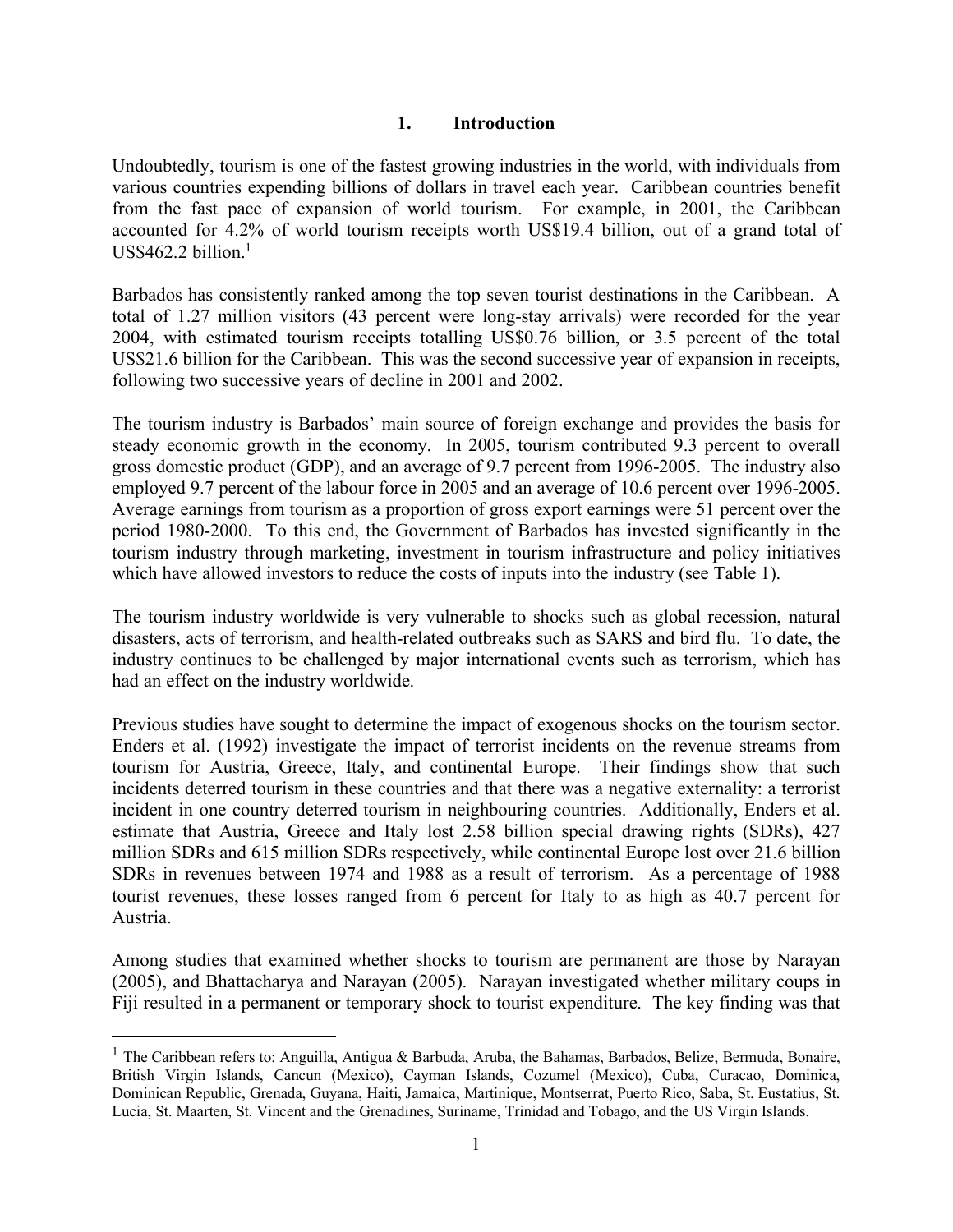the effect of coups was only temporary. Bhattacharya and Narayan (2005) test the random walk hypothesis for visitor arrivals to India. Similar to Narayan (2005), they find that shocks to India's ten major source markets have a temporary effect on visitor arrivals.

Koo and Fu (2003) analyze the economic impact of SARS on major East Asian economies. They report that the two countries mainly affected were mainland China (predominantly in Beijing) and Hong Kong (which had been hardest hit by epidemic based on the rate of contracted cases as a percentage of the population). Taiwan was also affected but to a lesser extent; while South Korea's and Japan's economies were in the main unaffected by SARS. Overall, they predict that the influence of SARS was likely to be limited and temporary. Another study which considered the effects of SARS was conducted by Au et al. (2005) who assessed the effects on Hong Kong's tourism industry. Their analysis, which looked at tourist arrivals from 24 countries, revealed that exogenous shocks will have permanent effects on tourist arrivals from Japan, Taiwan, the USA and the UK, which make up 60 percent of total tourist arrivals to Hong Kong. Based on this finding, they recommend country-specific policies to reduce the negative impact of SARS on visitor arrivals from the aforementioned countries.

To the authors' knowledge no studies have attempted to determine the nature of exogenous shocks to the tourism industry in Barbados. Against this background, our study utilizes univariate unit root tests as well as recently developed panel unit root testing procedures to determine whether shocks to long-stay visitor arrivals to Barbados from 1956-2005 are permanent or temporary. If visitor arrivals have a unit root, then shocks to visitor arrivals have permanent effects. On the other hand, if visitor arrivals do not have a unit root, then this suggests that shocks to visitor arrivals are temporary in nature. We focus on the four major source markets for visitors to Barbados—the United States of America (USA), the United Kingdom (UK), Canada and CARICOM; the minor markets—OTHER; and total arrivals— TOTAL.

The findings from this study have significant policy implications for Barbados. The country is especially prone to the effects of shocks primarily as a result of its high degree of structural openness, and import dependence which amplifies any external shocks. Earnings from tourism have a direct impact on Barbados' balance of payments since tourism, as was mentioned earlier, is the country's main source of foreign exchange. Thus shocks to international tourist arrivals will affect the current account balance and financial reserves. The multiplier effect of external shocks would also impact other sectors of the economy, such as the agricultural sector which services the tourism industry. Other sectors which would be affected from shocks to tourism are: construction, transportation, communications, entertainment, food and beverage; and other sectors which need foreign exchange for the importation of raw materials. The levels of personal and government consumption would also be impacted. As a consequence therefore, the permanence or transience of shocks, both positive and negative, can have direct or indirect impact on the welfare of all Barbadian residents. It is critical, therefore, that policymakers in Barbados have an understanding of the degree to which external shocks affect the source markets for international tourist arrivals and by extension the tourism industry, given their strong relationship with the overall health of the economy.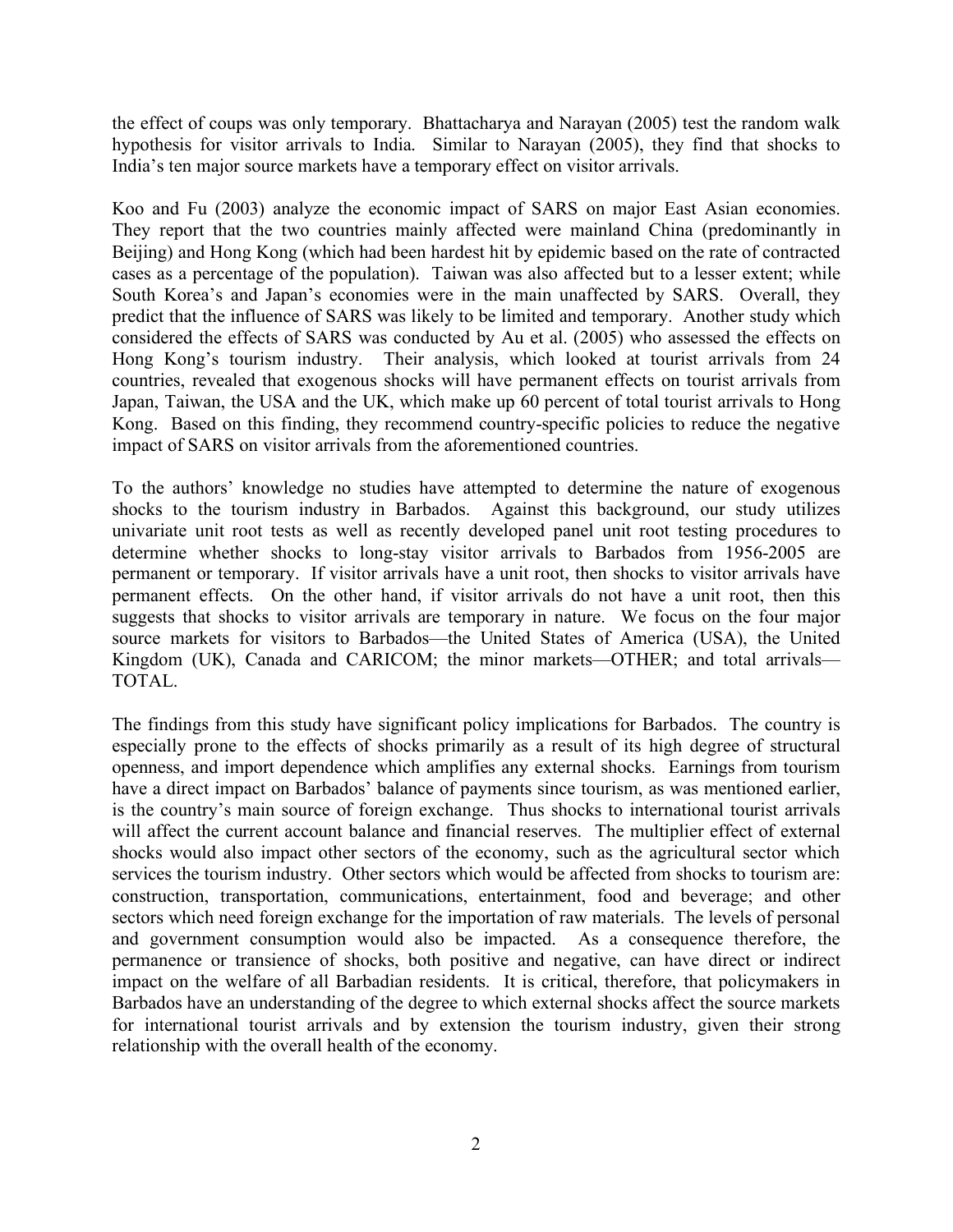The rest of the paper is structured as follows. Section 2 outlines the econometric methodology used in the study. Section 3 discusses the data and empirical findings. Concluding remarks are presented in Section 4.

#### **2. Econometric Methodology**

A series is described as stationary if its statistical properties remain constant along a time path. Under such circumstances, any type of external shock would have a temporary and diminishing effect on the series. This implies that the series would naturally return to its original statistical properties over time. On the other hand, a series is described as non-stationary if its statistical properties vary over a time path. Such a series is described by econometricians as a random walk. Any exogenous shocks to a random walk series will persist and the effect will be longterm in nature. In order to determine the stationarity properties of a series, one must employ unit root tests.

#### *2.1 Univariate Unit Root Tests*

A time series that requires a first differencing filter to remove the stochastic trend is a nonstationary series, and is integrated at the zero frequency, that is, of order *I*(1). The standard procedure used to test for integration is that by Dickey and Fuller (1979, 1981). The augmented Dickey-Fuller (ADF) test has several variants. The most general variant is based on the regression equation with the inclusion of a constant and a trend of the form:

$$
\Delta x_t = \alpha_0 + \alpha_1 t + \rho x_{t-1} + \sum_{j=1}^k \beta_j \Delta x_{t-j} + \varepsilon_t
$$
\n(1)

where  $x_t$  is the series under investigation;  $\Delta x_t = x_t - x_{t-1}$ ;  $\alpha_0$  is a constant; *t* is a linear time trend;  $\varepsilon$  is the stochastic error term; and *k* is the number of lagged differences of the dependent variable which are included so as to control for serial correlation in the error term. The null hypothesis of a unit root process is rejected if the coefficient  $\rho$  is significantly less than zero. Failure to reject the null hypothesis implies that the time series has a unit root.

We also employ the Kwiatkowski, Phillips, Schmidt, and Shin (1992) test where the series  $x_t$  is assumed to be (trend) stationary under the null against the alternative of non-stationarity of the series (or a unit root). KPSS assume that a variable can be decomposed into a deterministic trend  $(x(t))$ , a random walk  $(x(s))$  and a stationary error:

$$
x_t = x(t) + x(s) + \varepsilon_t \tag{2}
$$

where  $x(s)_{t} = x(s)_{t-1} + u_t$ . If the variable is stationary, then  $\sigma_u^2 = 0$ . This hypothesis can be tested by computing the ratio of the partial sums  $S(t) = \sum \hat{\epsilon}_t$  of the residuals from estimating 1  $(t) = \sum \hat{\varepsilon}$ *N t t*  $S(t) = \sum \hat{\varepsilon}$  $=\sum_{t=1}^{N}$ 

Equation (2):

$$
LM = \sum_{t=1}^{N} \frac{S(t)^2}{\hat{\sigma}_{\varepsilon}^2}.
$$
 (3)

where  $\hat{\sigma}_{\varepsilon}^2$  is the estimate of the variance of the residuals. If the computed statistic is larger than the asymptotic critical value the null hypothesis of stationarity is rejected.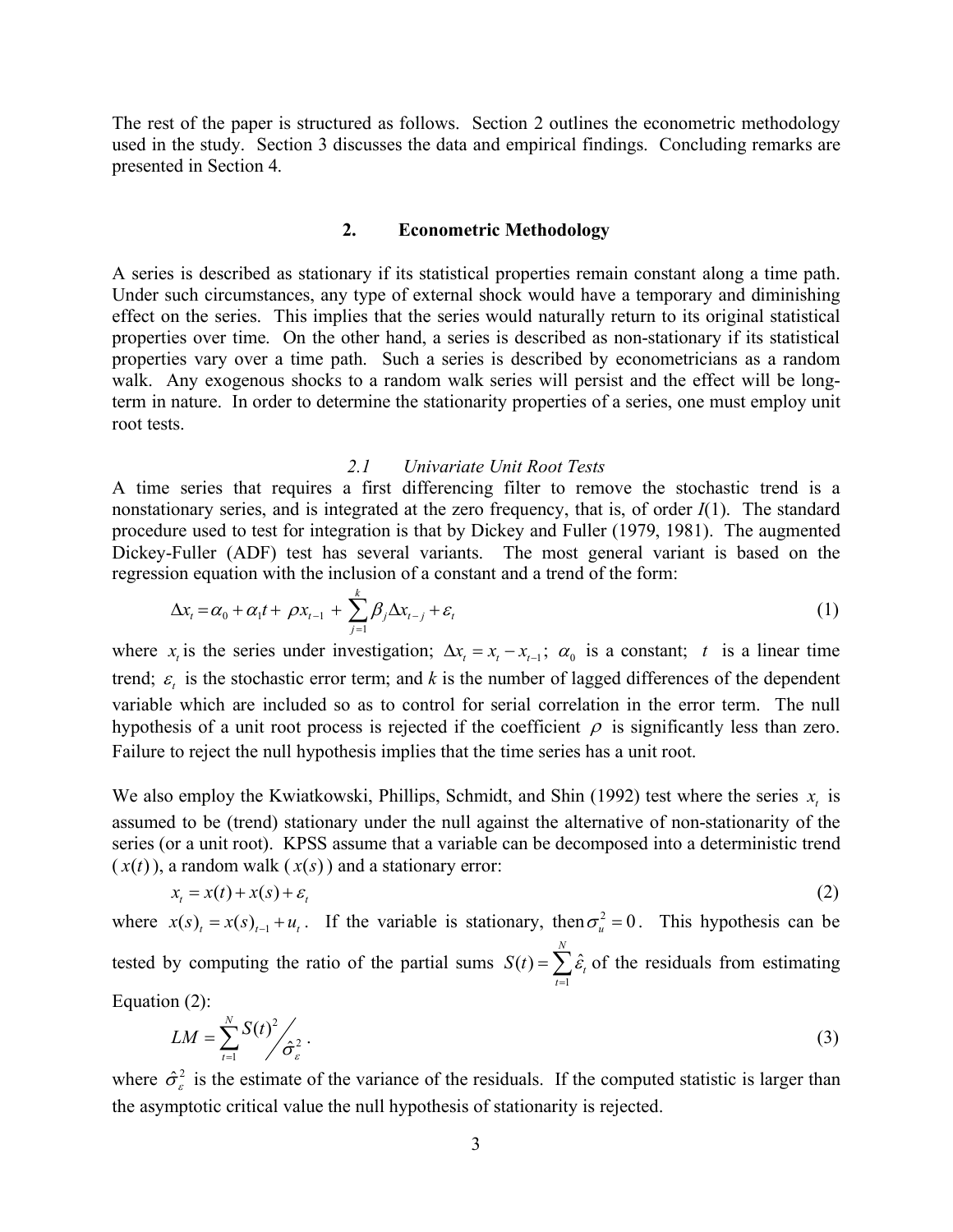Due to the highly seasonal nature of tourist arrivals, and because the ADF and KPSS tests assume that there are no other roots in the system, we account for this feature of the data by testing for the presence of seasonal unit roots in the series  $x_t$ . If a variable exhibits stochastic seasonality, the series is seasonally integrated and can be of order *I*(0,1) [seasonally integrated only] or order  $I(1,1)$  [integrated at all frequencies]. The HEGY procedure developed by Hylleberg et al. (1990) is used to assess the separate influence of seasonal and nonseasonal components in  $x_t$ . For quarterly data, the test is based on the following regression which is estimated by ordinary least squares (OLS):

$$
\varphi(L)x_{t} = \pi_{1}x_{1,t-1} + \pi_{2}x_{2,t-1} + \pi_{3}x_{3,t-1} + \pi_{4}x_{4,t-1} + \mu_{t} + \varepsilon_{t}
$$
\n
$$
\tag{4}
$$

where  $\varphi(L) = (1 - L^4)$  is the seasonal differencing operator;  $x_{1,t-1} = (1 + L + L^2 + L^3)x_{t-1}$ ;  $x_{2,t-1} = -(1 - L + L^2 - L^3)x_{t-1};$   $x_{3,t-1} = -(1 - L^2)x_{t-1};$   $x_{4,t-2} = -(1 - L^2)x_{t-2};$   $\mu_t$  is a set of deterministic components such as a constant, three seasonal dummies, or linear time trend; and  $\varepsilon_t$  is a white noise process. Lags of the dependent variable are used to whiten the residuals. A *t* test is used to examine the significance of  $\pi_1$  and  $\pi_2$  respectively; and an *F* test is used for the joint significance of  $\pi_3$  and  $\pi_4$ . Critical values can be found in Hylleberg et al. (1990, pp. 226-227) for  $n = 200$ .

Three null and alternative hypotheses are tested as follows:

$$
(a)H_0: \pi_1 = 0; H_1: \pi_1 < 0
$$
  
(b)H<sub>0</sub>:  $\pi_2 = 0; H_1: \pi_2 < 0$   
(c)H<sub>0</sub>:  $\pi_3 = \pi_4 = 0; H_1: \pi_3 \neq 0$  and/or  $\pi_4 \neq 0$ 

 $\overline{a}$ 

The *t* test is used for hypotheses (a) and (b), and the *F* test for hypothesis (c). With hypothesis (a) failure to reject of  $H_0$  means that the series possesses a unit root at the zero frequency, that is, the series possesses a nonseasonal unit root; with hypothesis (b) failure to reject  $H_0$  means that there is a unit root at the semi-annual or biannual frequency; and finally, with hypothesis (c) failure to reject  $H_0$  means that the series possesses a unit root at the annual frequency. A rejection of all three hypotheses implies that the series is stationary and the order of integration is *I*(0,0,0).

#### *2.2 Panel Unit Root Tests*

A major shortcoming of the univariate unit roots tests for time series analysis is that of low power (Levin and Lin, 1993; Shiller and Perron, 1985), particularly when the techniques are applied to small samples. While our sample is relatively large, we exploit the panel structure of the database to benefit from the superior power properties of panel unit root tests of the random walk hypothesis.<sup>2</sup> The authors use four panel tests for unit roots: those by Levin, Lin and Chu (2002), Breitung (2000), Im, Pesaran and Shin (1997) and Hadri (2000).

<sup>2</sup>The power of panel unit roots tests is conditional upon the number of stationary units in the panel (Karlsson and Löthgren 2000; Gutierrez 2003). Hence, it is prudent to run unit roots tests on each individual country to determine whether the null hypothesis of a unit root can or cannot be rejected.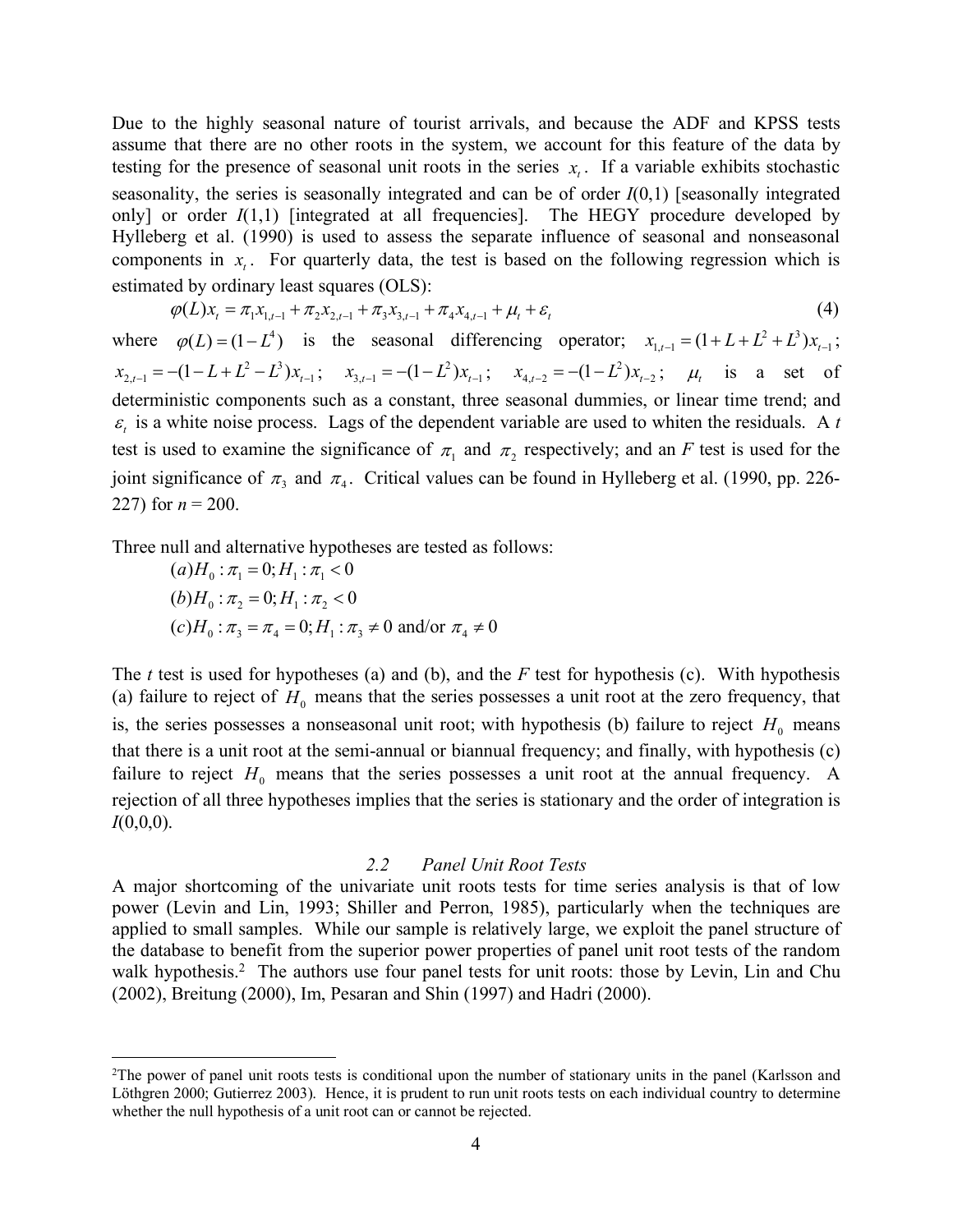The Levin, Lin and Chu, and Breitung tests both use a multivariate version of Equation (1):

$$
\Delta x_{it} = \rho_i x_{it-1} + \sum_{j=1}^{k_i} \beta_{ij} \Delta x_{it-j} + \varepsilon_{it}
$$
\n(5)

where the lag orders for the difference terms are given by  $k_i$ . The Levin, Lin and Chu as well as the Breitung tests both assume that  $\rho_i = \rho$ , or that the persistence parameter is common across all cross-sections (i.e., there is a common unit root process). The Levin, Lin and Chu derive estimates of  $\rho$  from values for  $\Delta x_i$  and  $\Delta x_{i-1}$  that are standardized and free from autocorrelation and deterministic components. The null hypothesis, of a unit root process, is then rejected if the coefficient,  $\rho$ , is significantly less than zero. Breitung removes only the autocorrelation components before standardization. After standardization, then the deterministic components are removed. Besides these two differences, the two tests are conceptually quite similar. The Im, Pesaran and Shin (1997) test, in contrast, allows the persistence parameter,  $\rho_i$ , to vary across cross-sections. The test estimates separate ADF regressions for each crosssection, averages and standardizes the *t*-ratios on  $\rho_i$  to obtain the test statistic.

Similar to the KPSS test, the Hadri (2000) unit root test has a null hypothesis of no unit root in any of the series in the panel. The test is based on the residuals from the individual ordinary least squares (OLS) regressions of  $x<sub>i</sub>$  on a constant, or on a constant and a trend. The test statistic is then obtained by averaging the individual test statistics:

$$
LM = \frac{1}{N} \left( \sum_{i=1}^{N} \left( \sum_{i} s_i(t)^2 / T^2 \right) / \bar{f}_o \right)
$$
 (6)

where  $f_0$  is the average of the individual estimators of the residual spectrum at frequency zero, and  $s_i(t)$  are the cumulative sums of residuals.

For each of the unit root tests employed, univariate and panel, the procedures include both trend and intercept (drift); for the HEGY test, the seasonal component is included. The results from these tests will thus categorize the series as follows:

- Stationary—the impact of external shocks will gradually diminish over time. This would imply that the number of tourist arrivals will return to their "normal" long-term trend. That is, the impact of shocks will have a temporary effect.
- Non-stationary—the impact of external shocks will not diminish over time. This would imply that shocks have a permanent effect on the number of tourist arrivals.

### **3. Empirical Findings and Analysis**

As a preliminary investigation into testing the nature of shocks to tourist arrivals, Figure 1 plots the log arrivals series for each market. The plots reflect the trends discussed in Section 2: a slowdown in tourist arrivals from the USA after strong growth for forty years; the continued strong growth of the UK market; the slowdown and gradual decline in the Canadian market from about 1980; the strong performance of the CARICOM market after a period of decline in the mid 1980s to mid 1990s; arrivals from OTHER peaking in the mid 1990s and declining thereafter;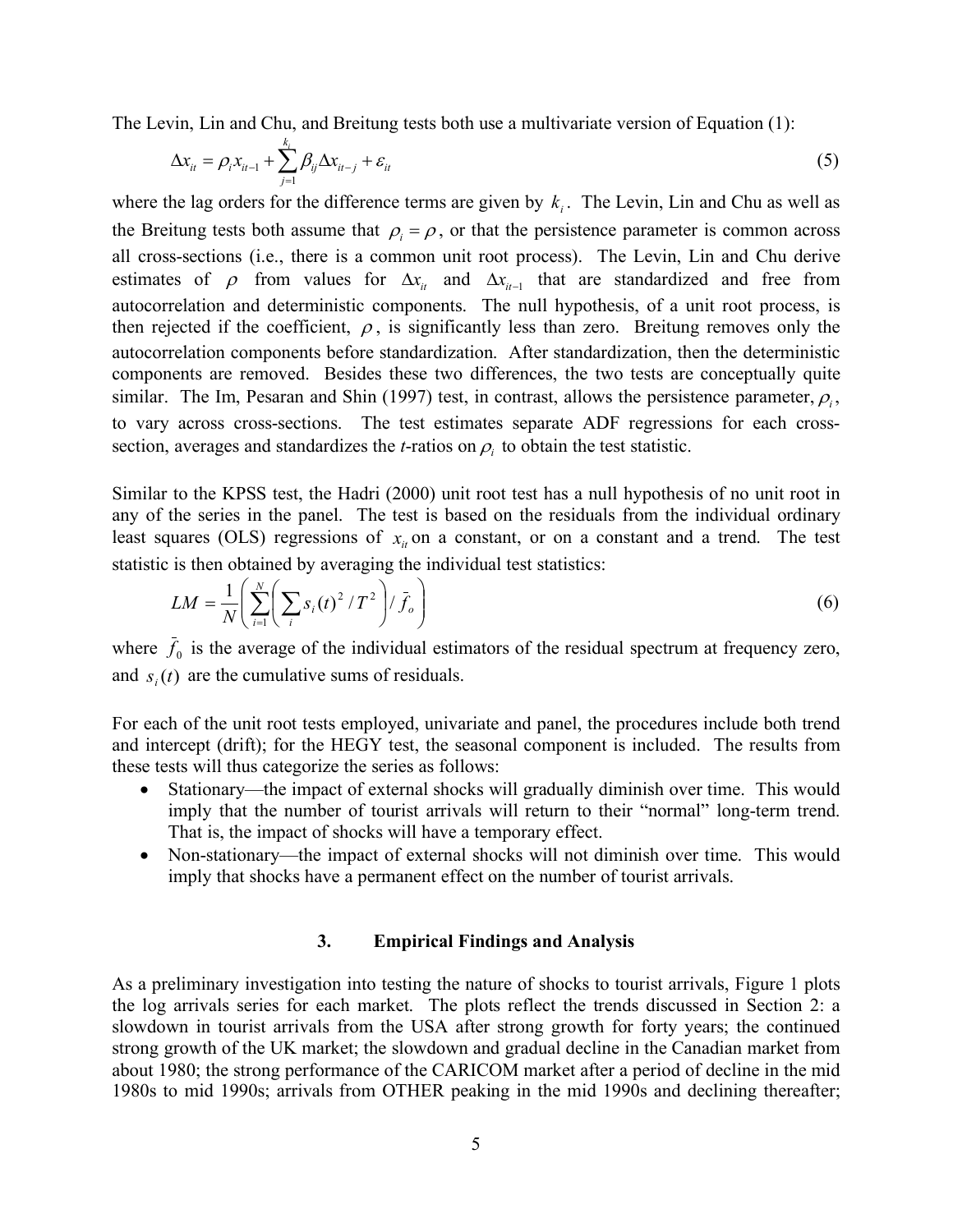and TOTAL growing at a high rate over the first half of the sample, then at a relatively slower rate over the second half of the sample.

Tables 2 and 3 present the results of the unit root tests. The evidence based on the ADF and KPSS tests indicates the presence of unit roots (in terms of log levels) in visitor arrivals to Barbados from each major source market, the minor markets together, and total tourist arrivals. With respect to the panel tests, insignificant Levin, Lin and Chu, Breitung, and IPS statistics and significant Hadri statistics are indicative of panel unit roots, and vice versa. Table 3 shows that each test is in agreement.

Results from the HEGY test shown in Table 2 are revealing. They indicate that tourist arrivals from the UK, Canada, CARICOM and OTHER markets are stationary at the biannual frequency but have unit roots at the zero and annual frequencies; while tourist arrivals from the USA and TOTAL are stationary at the annual frequency but possess unit roots at the zero and biannual frequencies. The finding of seasonal unit roots for all series is evidence in favour of varying seasonal dynamics for each market, and against a constant seasonal pattern.

Putting the findings from Tables 2 and 3 together we conclude that each visitor arrivals series is nonstationary and the order of integration of the series from each country is as follows: USA— *I*(1,1,0); UK—*I*(1,0,1); Canada—*I*(1,0,1); CARICOM—*I*(1,0,1); OTHER—*I*(1,0,1); and TOTAL—*I*(1,1,0). It should be pointed out that the USA and TOTAL possess the same unit root properties, which is not surprising given that the USA was the largest source market for arrivals for virtually the entire period under study, only being overtaken by the UK market in the last decade, 1996-2005.

Several implications arise from our results. First, our findings indicate that the effect of external shocks to visitor arrivals to Barbados from each market is permanent. The efforts of tourism authorities to mitigate negative shocks and enhance the effects of positive shocks will therefore be critical to the continued survival of Barbados' tourism sector. Since individual source markets possess unit roots (at different seasonal frequencies), this suggests that perhaps, tourism authorities should handle external shocks according to each particular market separately, as tourists, even from within the same country, are not a homogenous group and do not necessarily react in the same manner. This is even more pertinent when we also consider that "each crisis situation is unique and difficult to resolve with simple formulas" (Sonmez et al., 1999, pp. 17- 18).

In response to negative shocks, Sonmez et al. (1999) recommend recovery strategies that include aggressive marketing and promotion efforts. Incentives such as tax breaks can be offered to businesses to use local convention centres and hotels (Pitts, 1996). Devising strategies to increase visitation levels such as new tourism products, supported by heavy promotion can also help to overcome negative shocks (Witt and Moore, 1992). Wahab (1996) recommends maintaining good contacts with the international press, and providing comprehensive information to international tour operators and travel agents.

Ritchie (2004) advocates teams or crisis management units to deal with tourism crises and disasters, made up of representatives from local government, travel and tourism industry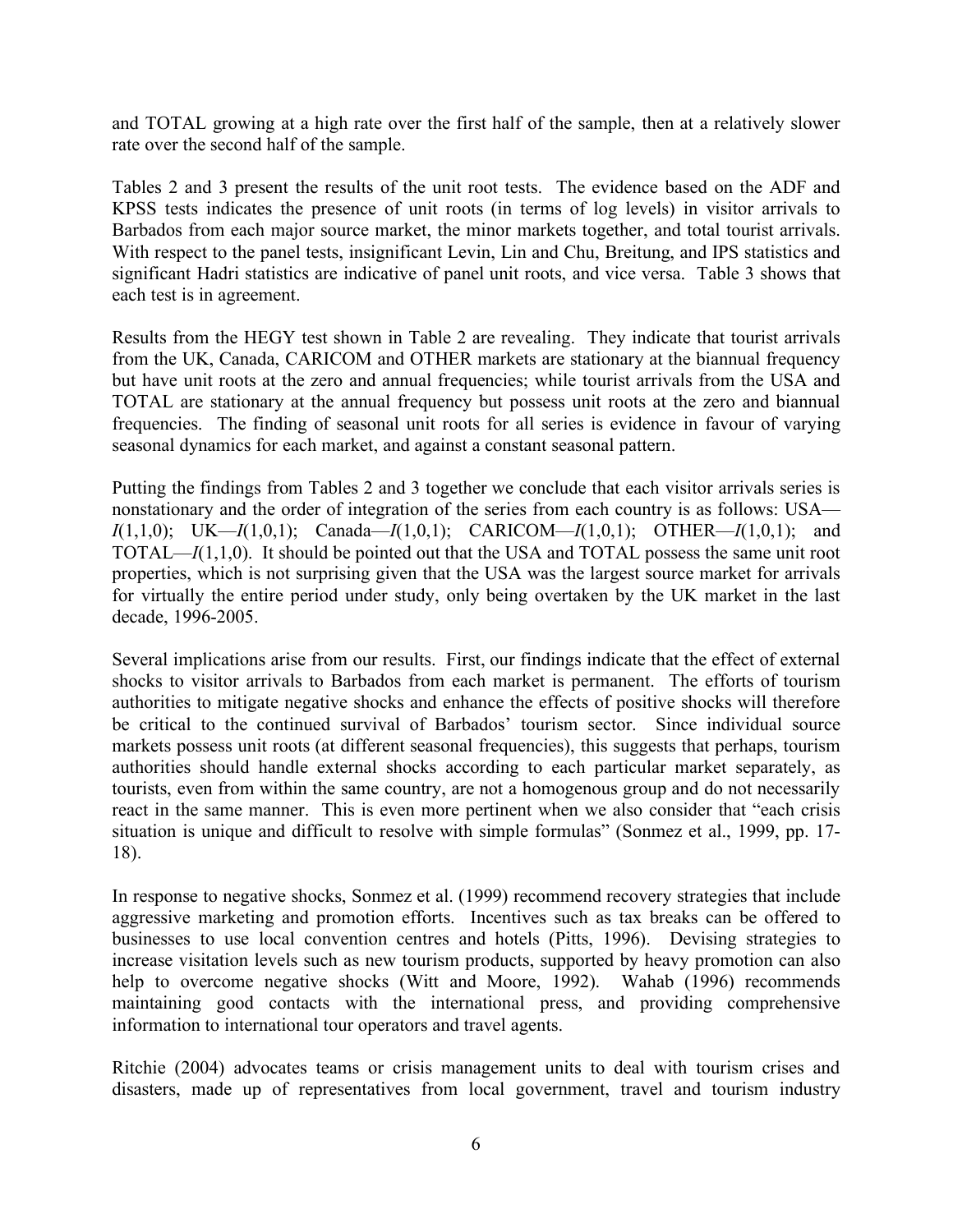professions and community leaders. These teams should include a public relations team; a promotional team; an information coordination team; and a fund raising team (Sonmez et al., 1999). However, Ritchie offers that a strategic, holistic and proactive approach to crises is preferable through: "proactive scanning and planning; implementing strategies when crises or disasters occur, and evaluating the effectiveness of these strategies to ensure continual refinement of crisis management strategies" (Ritchie 2004, p. 680).

Second, although positive shocks (such as hosting a major sporting event) will also have permanent effects, Lorde and Moore (2008) find that that negative shocks have a larger impact on tourist arrivals (to Barbados) volatility than do positive shocks. Coupled with the results from this study, the implication is that the impacts of a positive shock on tourist arrivals, tourism receipts and on other sectors via the multiplier effect will not diminish but will, however, be smaller in magnitude than the impacts from a negative shock.

Finally, the findings of seasonal unit roots have implications for forecasting visitor arrivals to Barbados. Since this implies that seasonal patterns change over time, it calls into question the accuracy of studies forecasting visitor arrivals to Barbados which ignored initial testing for seasonal unit roots such as Dharmaratne (1995) and Worrell et al. (1997). Among studies that have examined the impact of seasonal unit roots on forecasting accuracy are Franses (1991) who points out that it is extremely important to determine the nature of seasonality since this bears heavily on forecasting accuracy; and Paap et al. (1997) who found that if there is more than one seasonal unit root present, the HEGY procedure outperformed seasonal mean shift models.

## **4. Concluding Remarks**

The permanence or transience of shocks to the tourism sector, both positive and negative, can have direct or indirect impact on the welfare of all Barbadian residents. Against this background, our study applied various econometric procedures to determine whether shocks to visitor arrivals to Barbados from 1956-2005 for major markets such as the USA, the UK, Canada and CARICOM; minor source markets as a group—OTHER; and total arrivals—TOTAL. Our empirical findings imply that exogenous shocks will have permanent effects on visitor arrivals to Barbados from each market. Our recommendation is for tourism authorities to handle external shocks to each particular market differently, as tourists, even from within the same country, are not a homogenous group and each shock has unique characteristics. Apart from this, recovery strategies should include forming crisis management teams to undertake aggressive marketing, promotion and public relations; developing new tourism products; and other policies to assist the country in recapturing any revenue lost as a result of falling market shares.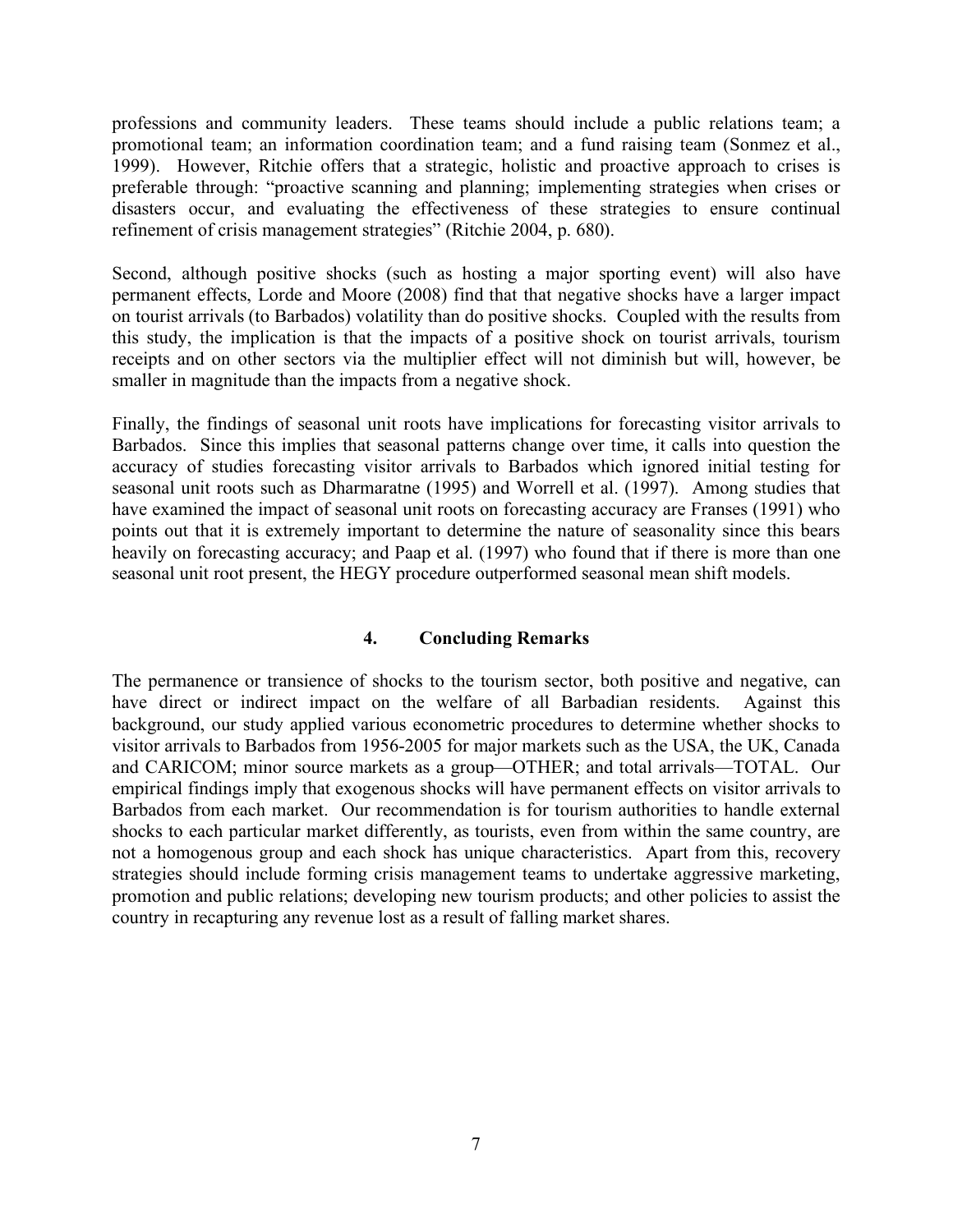#### **References**

- Au, A.K.M., B. Ramasamy, and M.C.H Yeung. (2005). "The Effects of SARS on the Hong Kong Tourism Industry: An Empirical Evaluation." *Asia Pacific Journal of Tourism Research*, 10 (1): 85-95.
- Bhattacharya, M., and P.K. Narayan. (2005). "Testing for the Random Walk Hypothesis in the Case of Visitor Arrivals: Evidence from Indian tourism." *Applied Economics*, 37 (13): 1485-90.
- Breitung, J. (2000). The Local Power of Some Unit Root Tests for Panel Data. In *Advances in Econometrics, Vol. 15: Nonstationary Panels, Panel Cointegration, and Dynamic Panels*, edited by B. Baltagi. Amsterdam: JAI Press, pp. 161-78.
- Dharmaratne, G. (1995). "Forecasting Tourist Arrivals to Barbados." *Annals of Tourism Research*, 22 (4): 804-18.
- Dickey, D. A., and W.A. Fuller. (1979). "Distributions of the Estimators for Autoregressive Time Series with a Unit Root." *Journal of the American Statistical Association*, 74 (366): 427-31.
- Dickey, D. A., and W.A. Fuller. (1981). "Likelihood Ratio Statistics for Autoregressive Time Series with a Unit Root". *Econometrica*, 49 (4): 1057-72.
- Enders, W., T. Sandler, and G.F. Parise. (1992). "An Econometric Analysis of the Impact of Terrorism on Tourism." *Kyklos*, 45 (4): 531-54.
- Franses, P.H. (1991). "Seasonality, Non-stationarity and the Forecasting of Monthly Time Series." *International Journal of Forecasting*, 7 (2): 199-208.
- Gutierrez, L. (2003). "On the Power of Panel Cointegration Tests: A Monte Carlo Comparison." *Economics Letters*, 80 (1): 105-11.
- Hadri, K. (2000). "Testing for Stationarity in Heterogeneous Panel Data." *Econometrics Journal*, 3 (2): 148-61.
- Hylleberg, S., R. Engle, C. Granger and B. Yoo. 1990. Seasonal integration and cointegration. *Journal of Econometrics,* Vol. 44 (1-2), pp. 215-238
- Im, K.S., M.H. Pesaran, and Y. Shin. (2003). "Testing for Unit Roots in Heterogeneous Panels." *Journal of Econometrics*, 115 (1): 53-74.
- Karlsson, S., and M. Löthgren. (2000). "On the Power and Interpretation of Panel Unit Root Tests. *Economics Letters*, 66 (3): 249-55.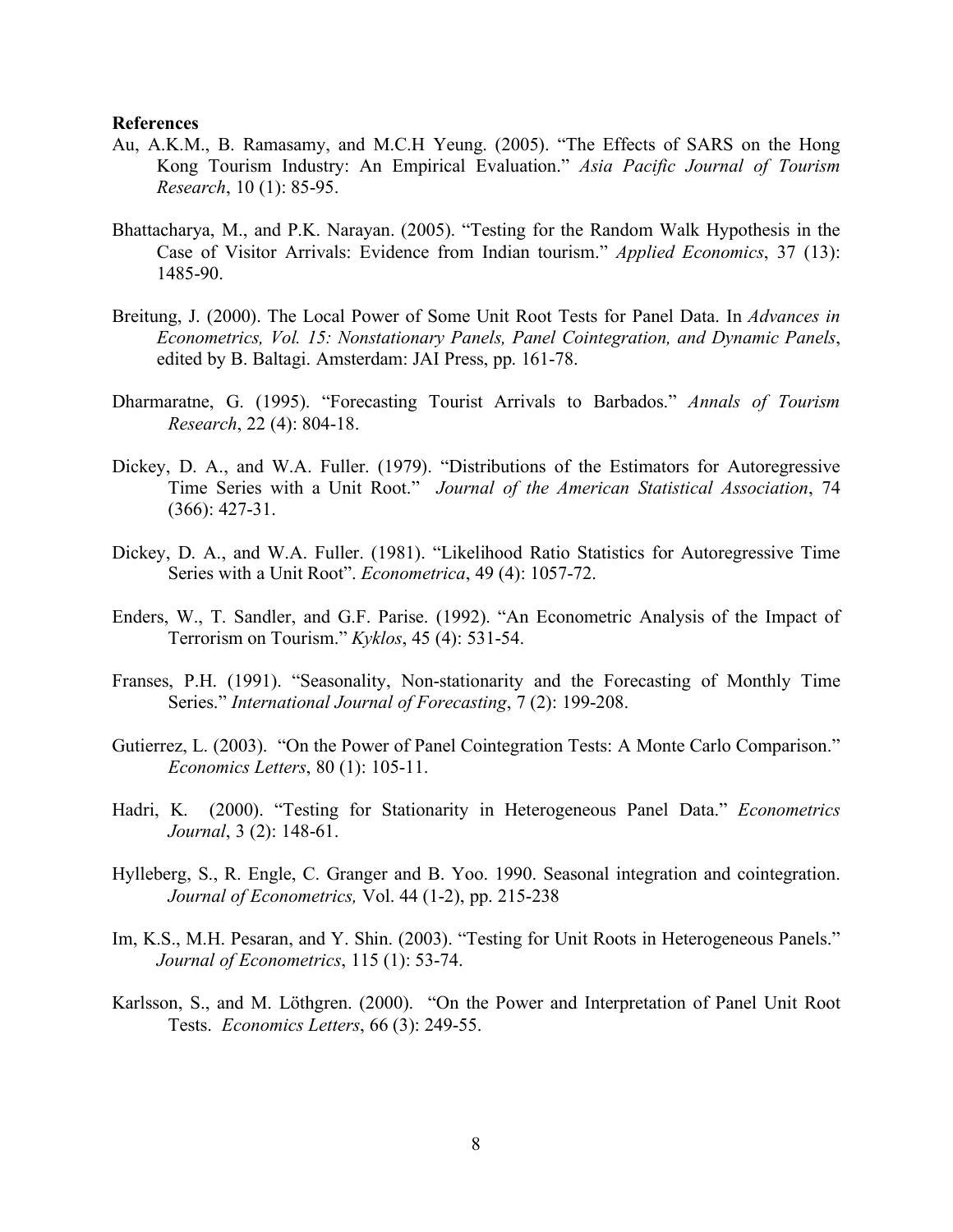- Koo, J. and F. Dong. (2003). "The Effects of SARS on East Asian Economies." *Expand Your Insight*. Dallas, Texas: Federal Reserve Bank of Dallas. Accessed April 24, 2008. Available online: http://www.dallasfed.org/eyi/global/0307sars.html
- Kwiatkowski, D., P. Phillips, P. Schmidt, and Y. Shin. (1992). "Testing the Null Hypothesis of Stationarity against the Alternative of a Unit Root." *Journal of Econometrics*, 54 (1-3), 159-78.
- Levin, A., and C-F. Lin. (1993). "Unit Root Tests in Panel Data: New Results." Working Paper 93-56, Department of Economics, University of California at San Diego.
- Levin, A., C. Lin, and C. Chu. (2002). "Unit Root Tests in Panel Data: Asymptotic and Finite-Sample Properties." *Journal of Econometrics*, 108 (1): 1-24.
- Lorde, T., and W. Moore. (2008). "Modelling and Forecasting the Volatility of Long-Stay Tourist Arrivals." *Tourism Analysis*. *Tourism Analysis*, 13 (1): 43-51.
- Narayan, P.K. (2005). "Did Rabuka's Military Coups have a Permanent Effect or a Transitory Effect on Tourist Expenditure in Fiji: Evidence from Vogelsang's Structural Break Test." *Tourism Management*, 26:509-15.
- Paap, R., P.H. Franses, and H. Hoek. (1997). "Mean Shifts, Unit Roots and Forecasting Seasonal Time Series." *International Journal of Forecasting*, 13 (3): 357-68.
- Pitts, W.J. (1996). "Uprising in Chiapas, Mexico: Zapata Lives—Tourism Falters. In *Tourism, Crime and International Security Issues* edited by A. Pizam and Y. Mansfield. New York: John Wiley, pp. 215-27.
- Ritchie, B.W. (2004). "Chaos, Crises and Disasters: A Strategic Approach to Crisis Management in the Tourism Industry." *Tourism Management*, 25:669-683.
- Shiller, R.J. and P. Perron. (1985). "Testing the Random Walk Hypothesis: Power versus Frequency of Observation." *Economics Letters*, 18 (4): 381-386.
- Sonmez, S.F, Y. Apostolopoulos, and P. Tarlow. (1999). "Tourism in Crisis: Managing the Effects of Terrorism." *Journal of Travel Research*, 38 (1): 13-18.
- Wahab, S. (1996). "Tourism and Terrorism: A Synthesis of the Problem with Emphasis on Egypt. In *Tourism, Crime and International Security Issues* edited by A. Pizam and Y. Mansfield. New York: John Wiley, pp. 175-86.
- Witt, S.F., and S.A. Moore. (1992). "Promoting Tourism in the Face of Terrorism: The Role of Special Events in Northern Ireland." *Journal of International Consumer Marketing*, 4 (3): 63-75.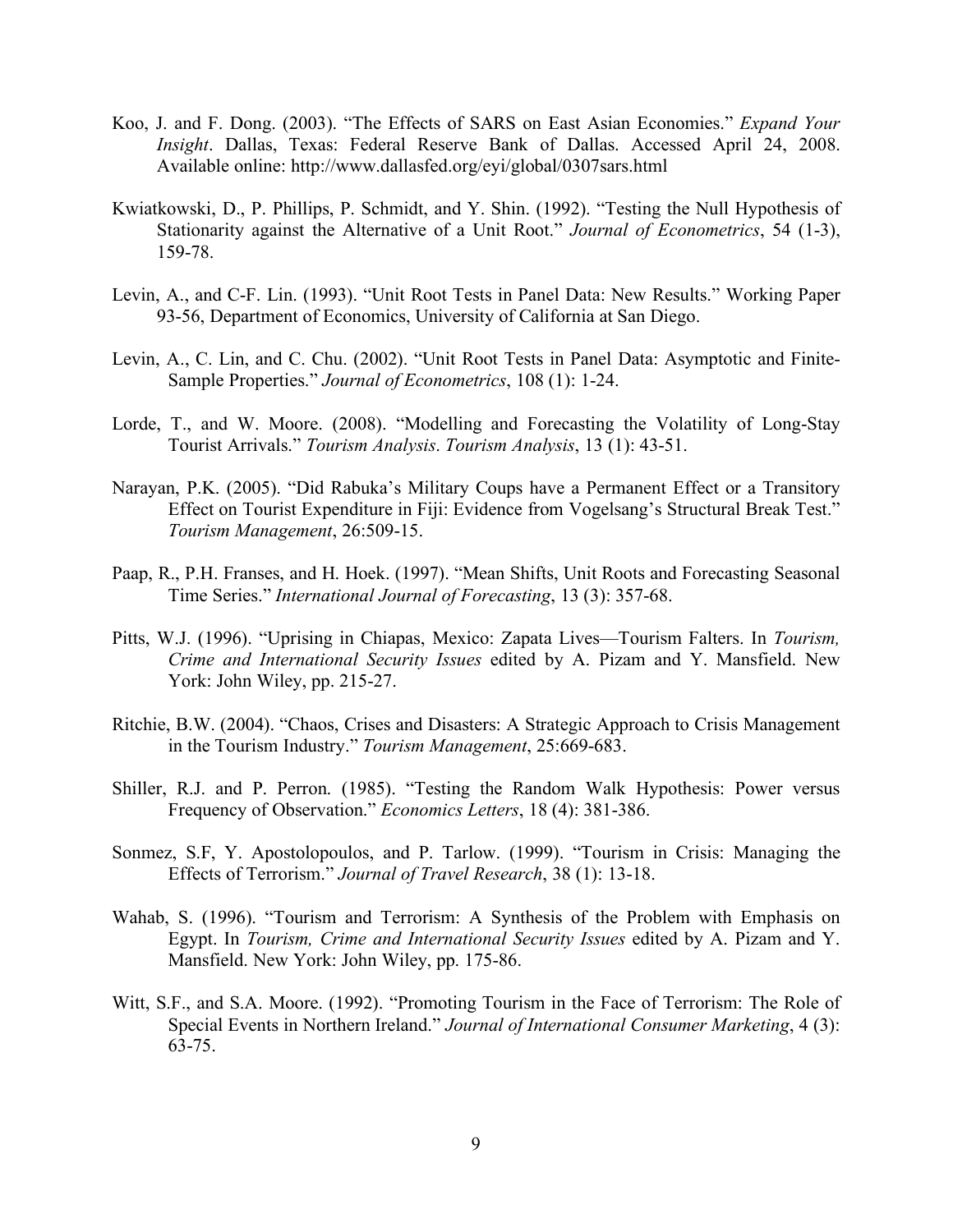Worrell, D.K., K. Greenidge, and D. Downes. (1997). "Forecasting Tourism Demand in Barbados." Central Bank of Barbados Working Papers 2. Bridgetown, Barbados: Central Bank of Barbados.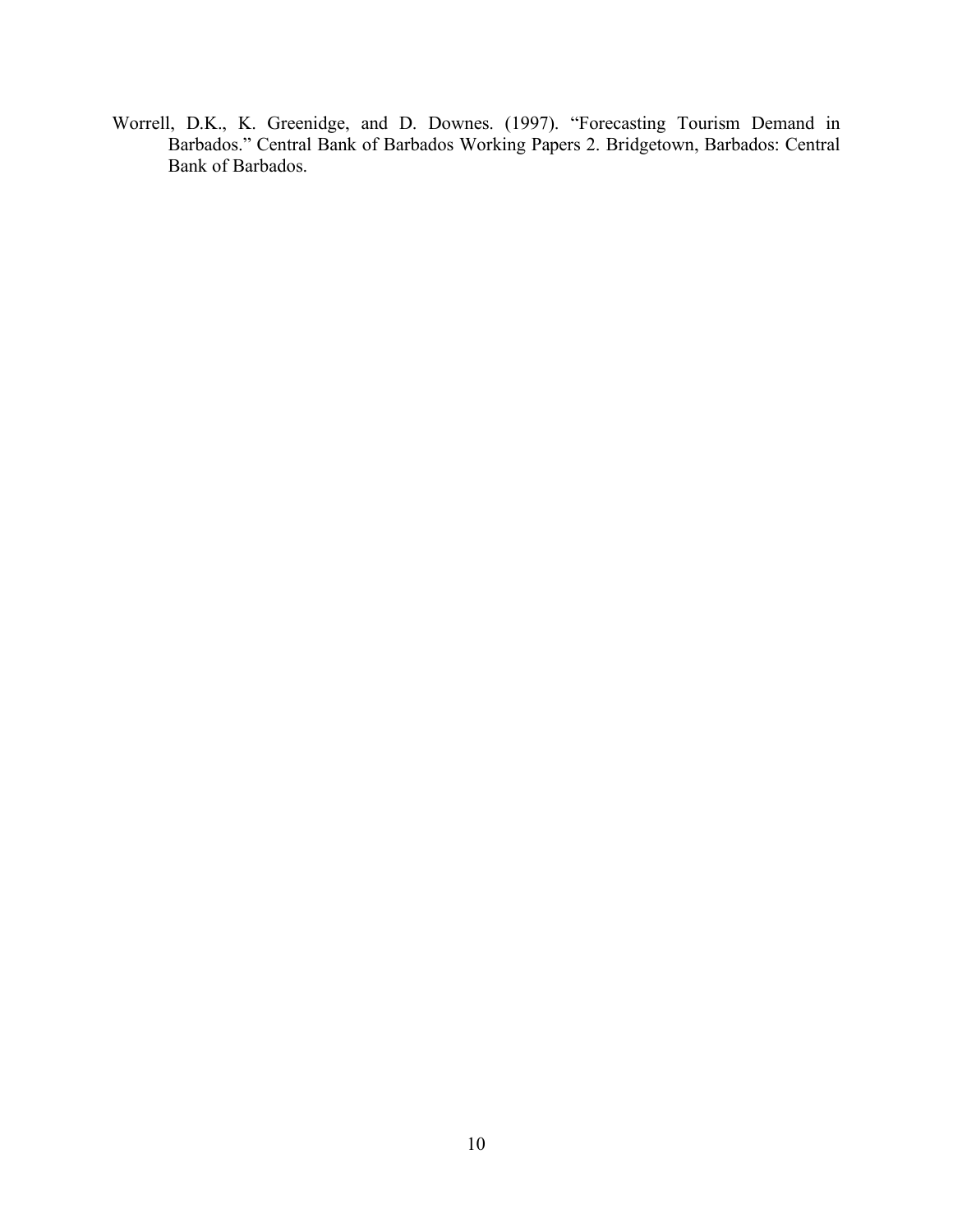|           | Source               |                          |                    |                     |                                         |                             |  |  |
|-----------|----------------------|--------------------------|--------------------|---------------------|-----------------------------------------|-----------------------------|--|--|
|           | Min. of Tourism (\$) | BTA(S)                   | BIDC(S)            | $\mathbf{CTO}$ (\$) | <b>Tourism Development Program (\$)</b> | <b>Total Investment (S)</b> |  |  |
| 1993-1994 |                      |                          |                    |                     |                                         |                             |  |  |
| 1994-1995 | 967,212<br>912,343   | 29,380,363<br>32,657,860 | 898,985<br>594,074 | 40,000<br>40,000    | 19,030<br>242,094                       | 31,305,590<br>34,446,371    |  |  |
| 1995-1996 | 0.69,592             | 35,787,529               | 3,134,918          | 40,000              | 785,730                                 | 40,817,769                  |  |  |
| 1996-1997 | 1,451,998            | 42,399,228               | 3,956,375          | 40,000              | 5,438,538                               | 53,286,139                  |  |  |
| 1997-1998 | .568,538             | 37,050,000               | 2,719,368          | 40,000              | 5,539,366                               | 46,917,272                  |  |  |
| 1998-1999 | 1,519,803            | 43,364,474               | 1,760,123          | 40,000              | 5,160,378                               | 51,844,778                  |  |  |
| 1999-2000 | 1,960,081            | 42,769,590               | 1,063,612          | 40,000              | 1,749,328                               | 47,582,611                  |  |  |
| 2000-2001 | 4,189,188            | 48,698,000               | 3,364,562          | 40,000              | NA                                      | 56,291,750                  |  |  |
| 2001-2002 | 2,077,593            | 50,150,138               | 19,056,404         | 52,000              | NA                                      | 71,336,135                  |  |  |

## **Table 2: Government Investment in Barbados Tourism Industry**

Notes: The data is sourced from the Statistical Department of Barbados. The fiscal year runs from April 1<sup>st</sup> to March 31<sup>st</sup>. All figures are in Barbados dollars. 2 BBD = 1USD. BTA stands for Barbados Tourism Authority; BIDC stands for Barbados Industrial Development Corporation, and CTO stands for Caribbean Tourism Organization. NA means "not available".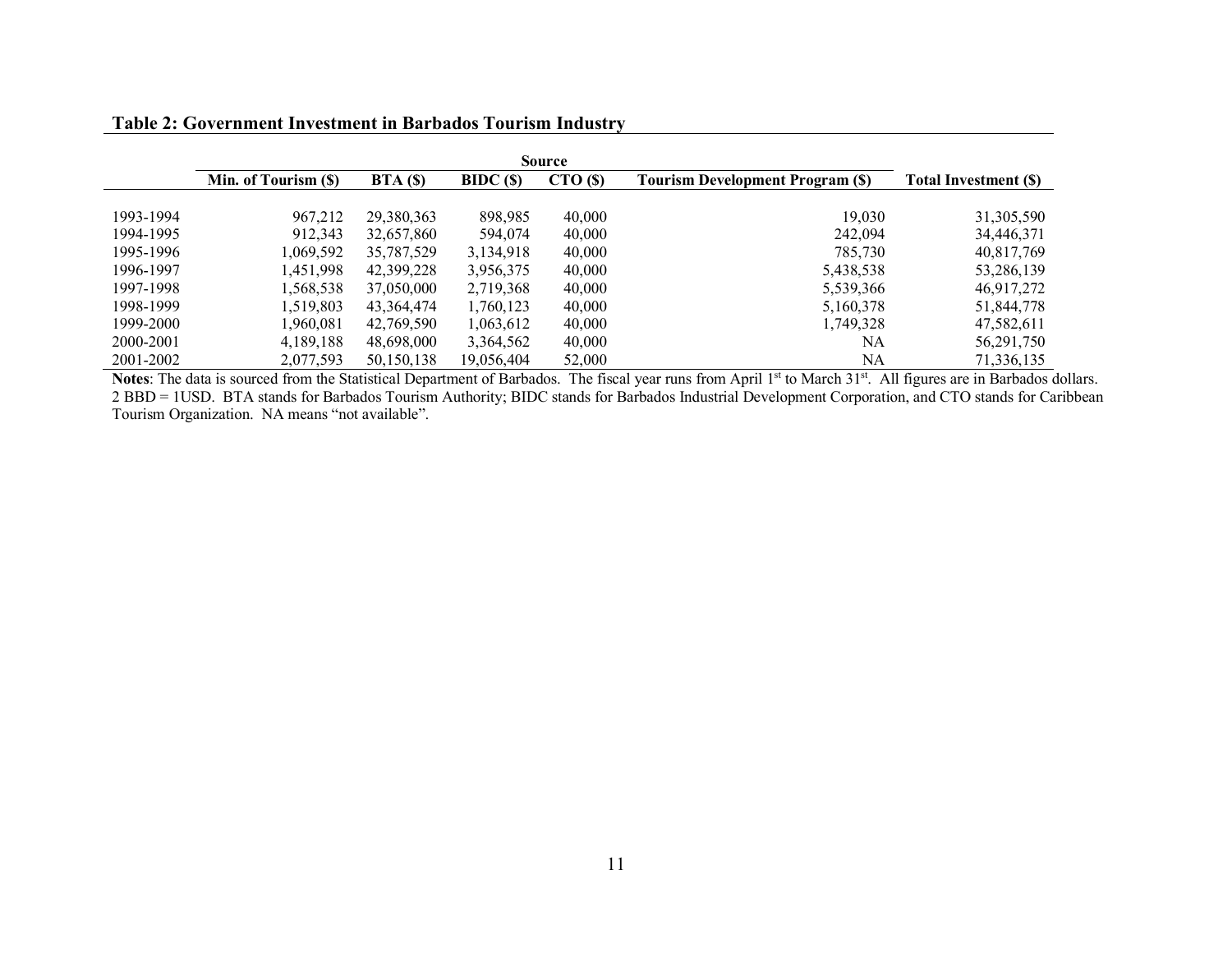| <b>Series</b> | <b>ADF</b> | Table 2. Univariate Unit Nobel Fests on Eug Arrivais<br><b>KPSS</b> |          | <b>HEGY</b> |                    |
|---------------|------------|---------------------------------------------------------------------|----------|-------------|--------------------|
|               |            |                                                                     | $\pi_l$  | $\pi_2$     | $\pi_3 \cap \pi_4$ |
| log(USA)      | $-1.619$   | $0.399***$                                                          | $-1.930$ | $-1.747$    | $8.212**$          |
| $log$ (UK)    | $-1.919$   | $0.348***$                                                          | $-2.303$ | $-3.303*$   | 4.500              |
| log (CANADA)  | $-2.248$   | $0.397***$                                                          | $-2.740$ | $-3.878***$ | 3.238              |
| log (CARICOM) | $-2.149$   | $0.347***$                                                          | $-2.393$ | $-4.101***$ | 5.242              |
| log(OTHEN)    | $-1.145$   | $0.320***$                                                          | $-1.086$ | $-4.548***$ | 2.325              |
| log(TOTAL)    | $-1.618$   | $0.426***$                                                          | $-1.866$ | $-1.647$    | $8.556**$          |

**Table 2: Univariate Unit Root Tests on Log Arrivals** 

Note: \*\*\* indicates significance at the 1% level; \*\* indicates significance at the 5% level; and \* indicates significance at the 10% level.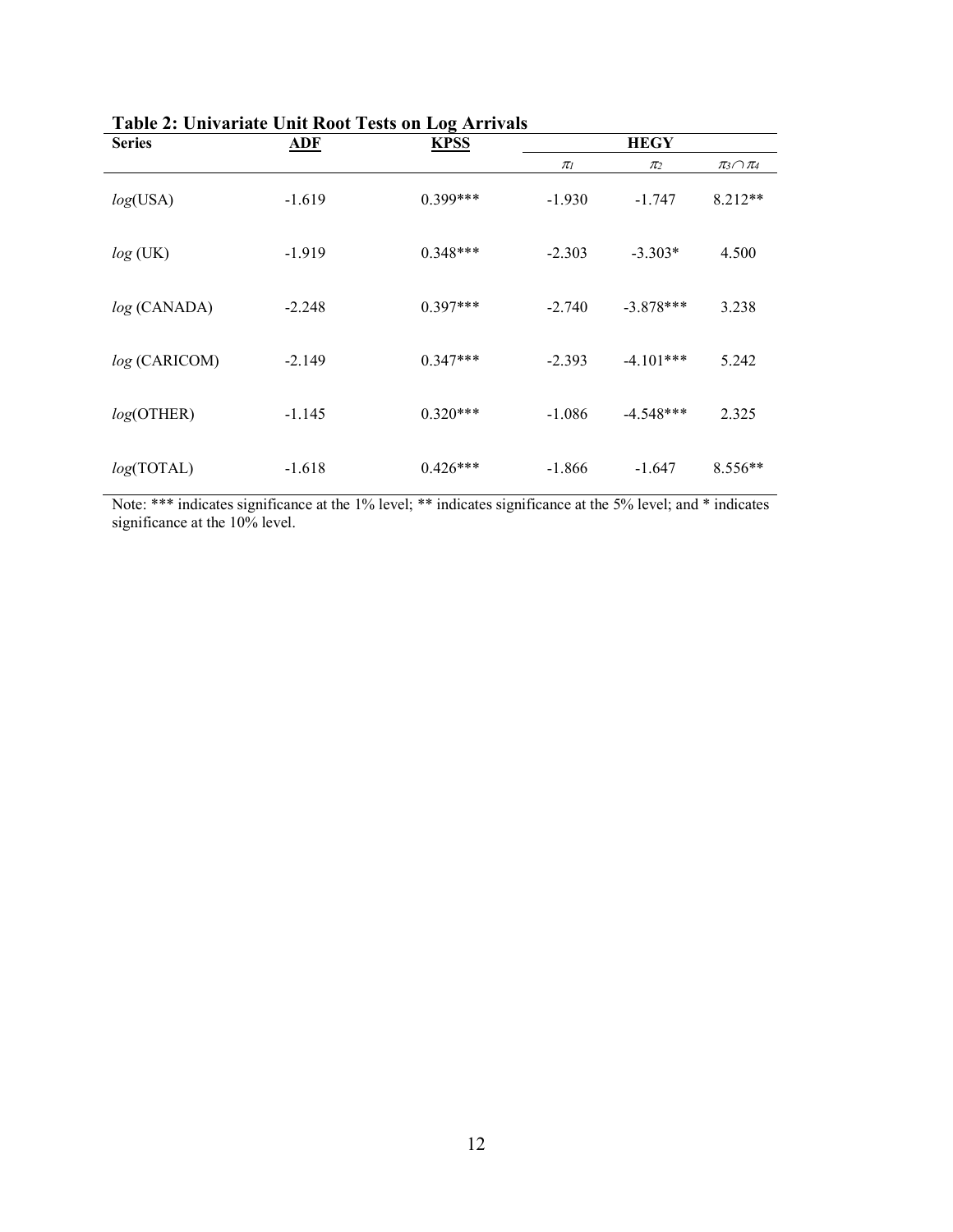| <b>Test</b>          | <b>Statistic</b> |  |
|----------------------|------------------|--|
| Levin, Lin and Chu   | $-0.069$         |  |
| Breitung             | 1.638            |  |
| Im, Pesaran and Chin | 1.271            |  |
| Hadri                | $15.842***$      |  |

|         | Table 3: Panel Unit Root Tests on Log Arrivals |
|---------|------------------------------------------------|
| $T$ ost | Stotistic                                      |

Note: The data generating process assumed is an individual intercept and trend. \*\*\* indicates significance at the 1% level; \*\* indicates significance at the 5% level; and \* indicates significance at the 10% level.